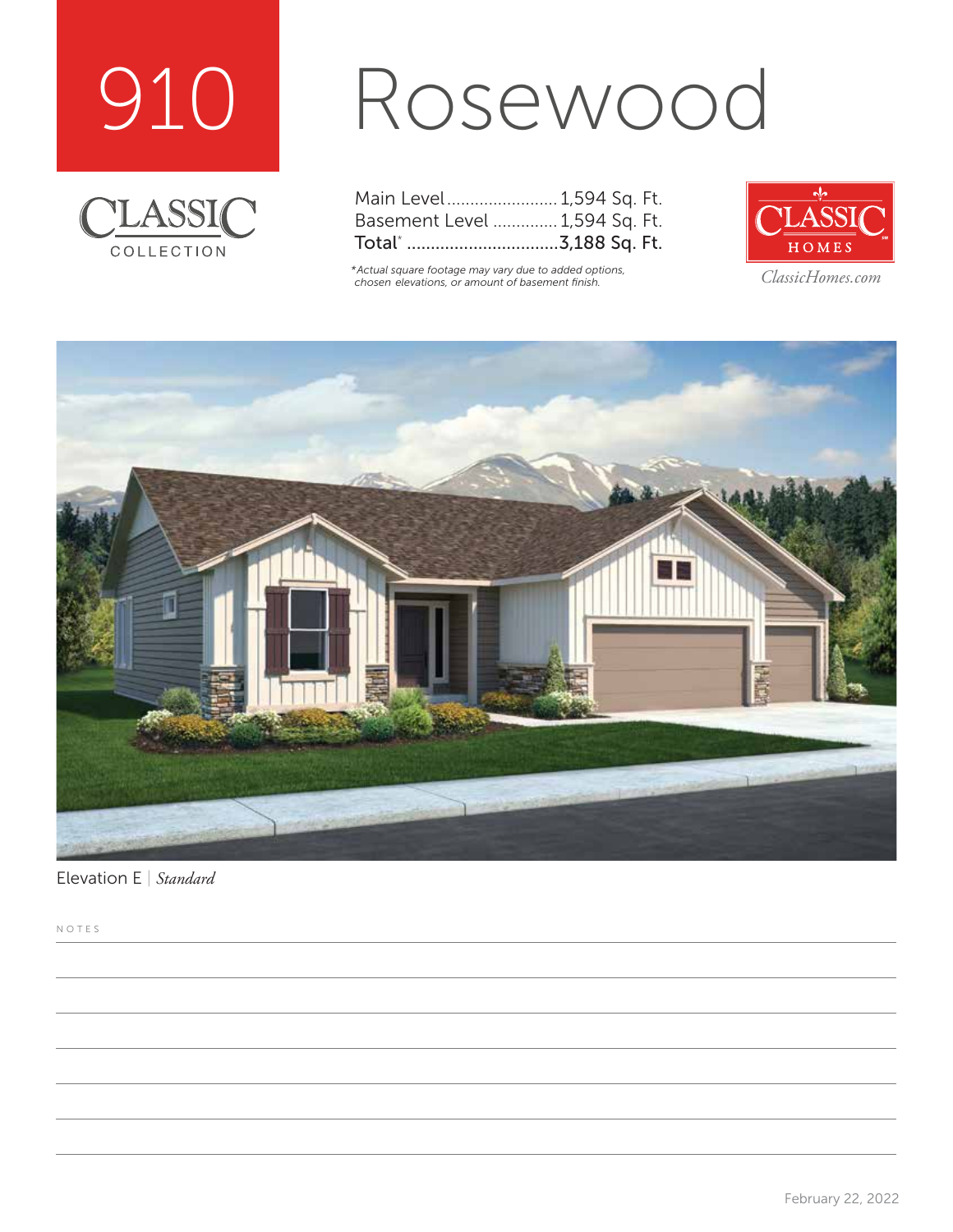

### ROSEWOOD Model 910

*Standard 'E' Elevation shown*



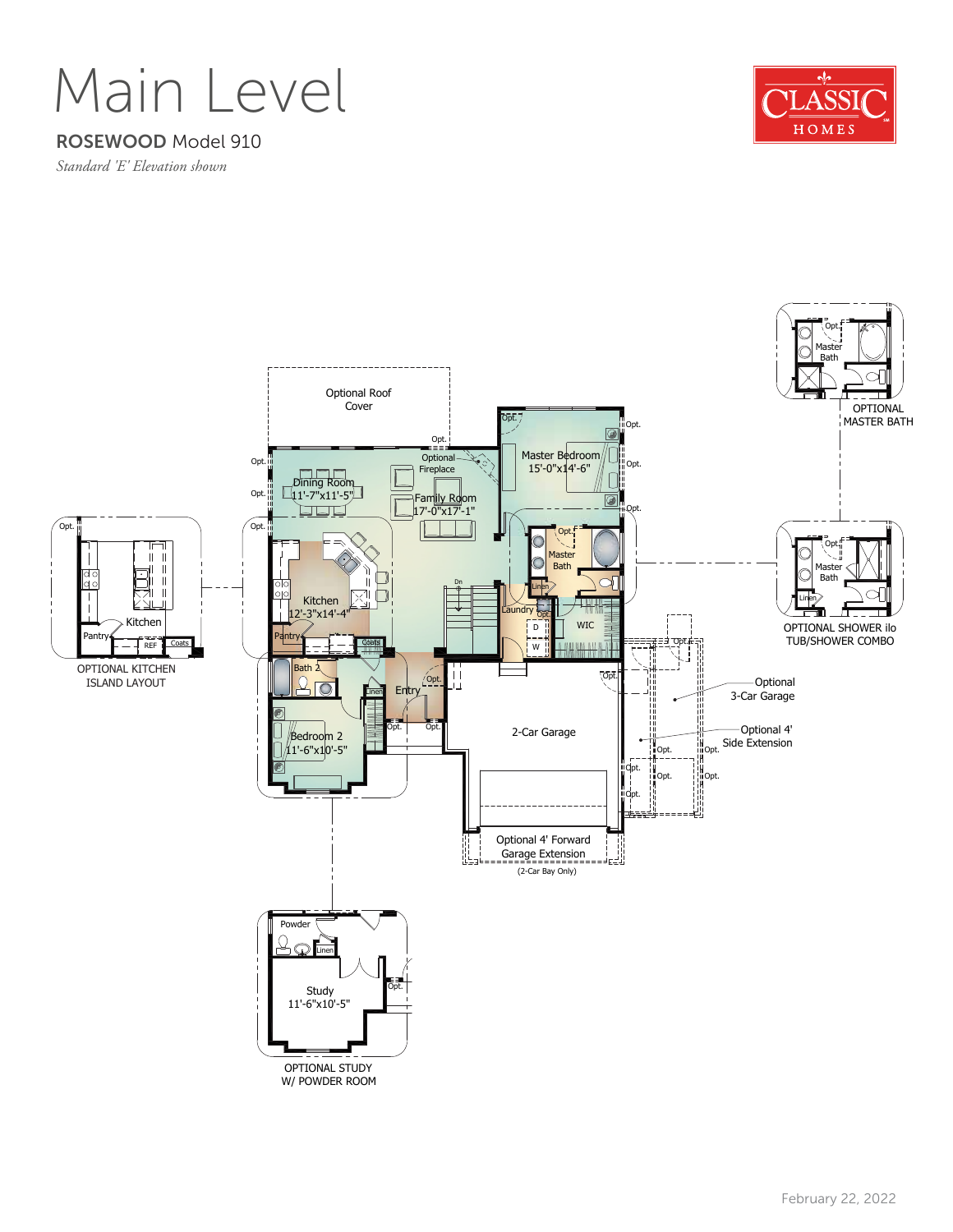## Basement Level

#### ROSEWOOD Model 910 | with Optional Finish

*Standard 'E' Elevation shown*



OPTIONAL BEDROOM 5 W/ OPTIONAL BATH 4 (Layout #2 Shown - Shower w/ seat)

![](_page_2_Picture_6.jpeg)